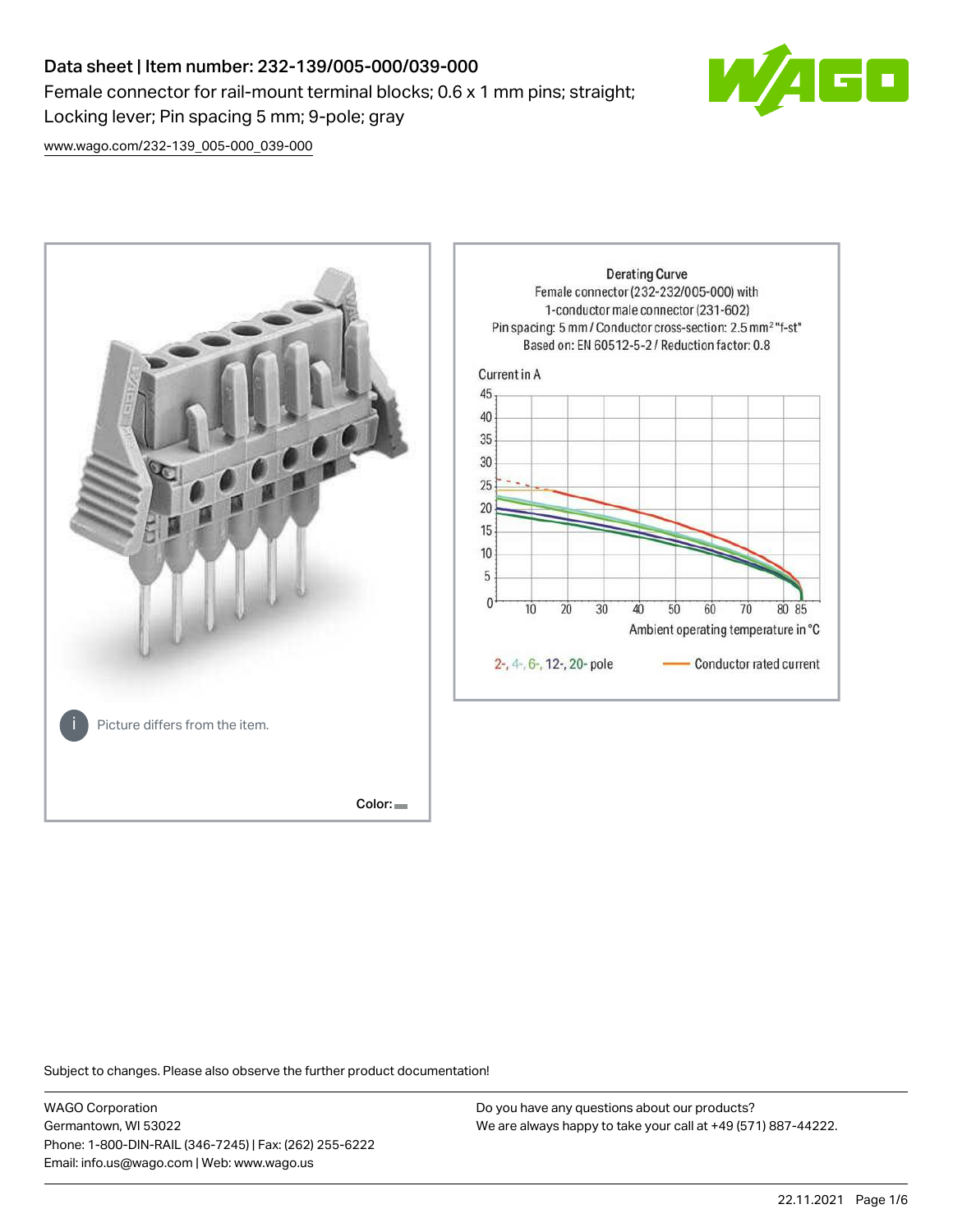



## Item description

- $\blacksquare$ Pluggable connectors for rail-mount terminal blocks equipped with CAGE CLAMP $^{\circ}$  connection
- $\blacksquare$ Female connectors with long contact pins connect to the termination ports of 280 Series Rail-Mount Terminal Blocks
- $\blacksquare$ Female connectors are touch-proof when unmated, providing a pluggable, live output
- $\blacksquare$ With coding fingers

#### Data Notes

| Safety information 1 | The <i>MCS – MULTI CONNECTION SYSTEM</i> includes connectors<br>without breaking capacity in accordance with DIN EN 61984. When<br>used as intended, these connectors must not be connected<br>/disconnected when live or under load. The circuit design should<br>ensure header pins, which can be touched, are not live when<br>unmated. |
|----------------------|--------------------------------------------------------------------------------------------------------------------------------------------------------------------------------------------------------------------------------------------------------------------------------------------------------------------------------------------|
| Variants:            | Other pole numbers<br>Other versions (or variants) can be requested from WAGO Sales or<br>configured at https://configurator.wago.com/                                                                                                                                                                                                     |

# Electrical data

.<br>Subject to changes. Please also observe the further product documentation!

| <b>WAGO Corporation</b>                                | Do you have any questions about our products?                 |
|--------------------------------------------------------|---------------------------------------------------------------|
| Germantown, WI 53022                                   | We are always happy to take your call at +49 (571) 887-44222. |
| Phone: 1-800-DIN-RAIL (346-7245)   Fax: (262) 255-6222 |                                                               |
| Email: info.us@wago.com   Web: www.wago.us             |                                                               |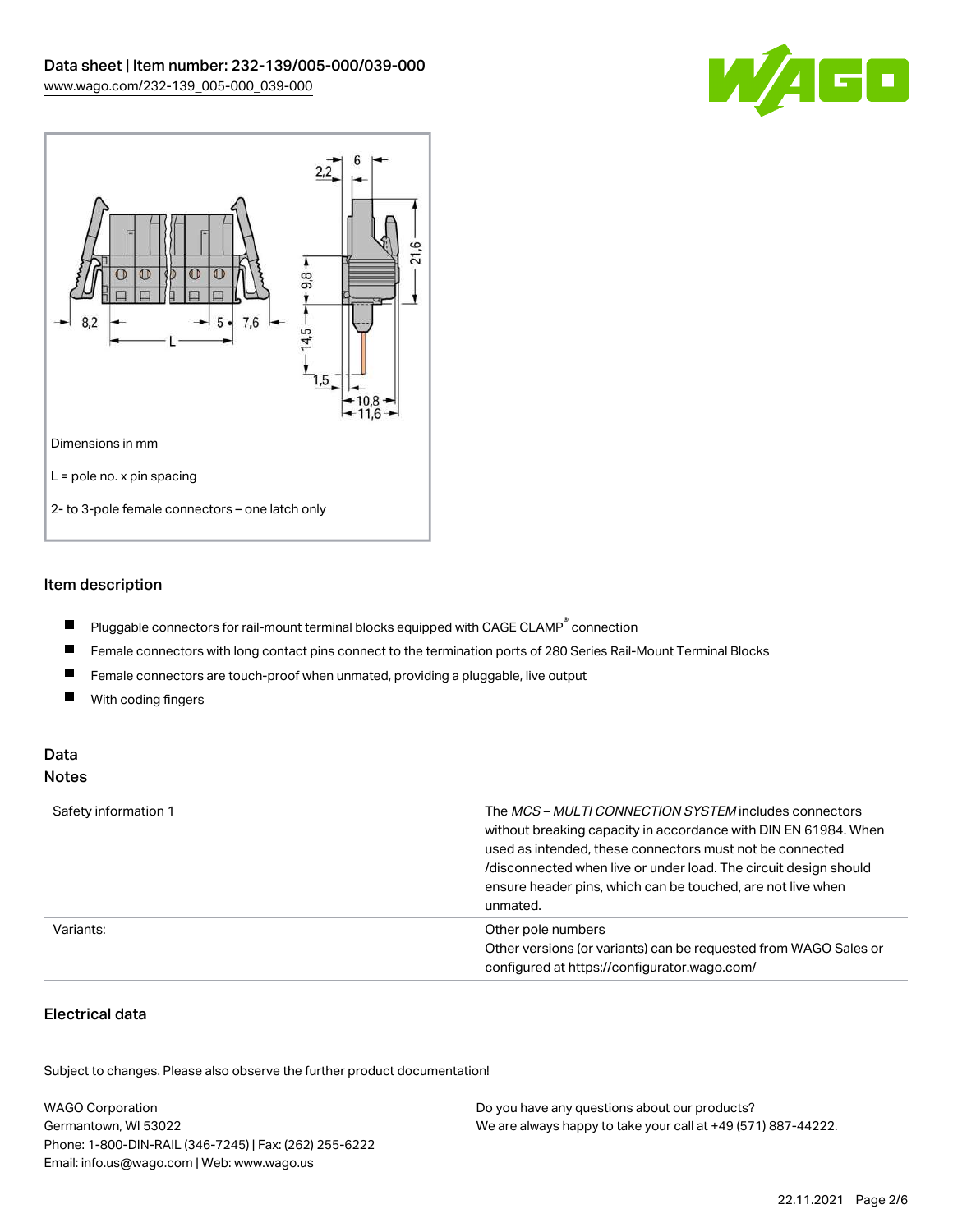

## IEC Approvals

| Ratings per                 | IEC/EN 60664-1                                                       |
|-----------------------------|----------------------------------------------------------------------|
| Rated voltage (III / 3)     | 320 V                                                                |
| Rated surge voltage (III/3) | 4 <sub>k</sub> V                                                     |
| Rated voltage (III/2)       | 320 V                                                                |
| Rated surge voltage (III/2) | 4 <sub>k</sub> V                                                     |
| Nominal voltage (II/2)      | 630 V                                                                |
| Rated surge voltage (II/2)  | 4 <sub>k</sub> V                                                     |
| Rated current               | 12A                                                                  |
| Legend (ratings)            | (III / 2) $\triangleq$ Overvoltage category III / Pollution degree 2 |

### UL Approvals

| Approvals per                  | UL 1059 |
|--------------------------------|---------|
| Rated voltage UL (Use Group B) | 300 V   |
| Rated current UL (Use Group B) | 15 A    |
| Rated voltage UL (Use Group D) | 300 V   |
| Rated current UL (Use Group D) | 10 A    |

## Ratings per UL

| Rated voltage UL 1977 | 600V |
|-----------------------|------|
| Rated current UL 1977 |      |

### CSA Approvals

| Approvals per                   | CSA   |
|---------------------------------|-------|
| Rated voltage CSA (Use Group B) | 300 V |
| Rated current CSA (Use Group B) | 15 A  |
| Rated voltage CSA (Use Group D) | 300 V |
| Rated current CSA (Use Group D) | 10 A  |

#### Connection data

| Total number of potentials |  |
|----------------------------|--|
| Number of connection types |  |
| Number of levels           |  |

#### Connection 1

Number of poles 9

Subject to changes. Please also observe the further product documentation!

WAGO Corporation Germantown, WI 53022 Phone: 1-800-DIN-RAIL (346-7245) | Fax: (262) 255-6222 Email: info.us@wago.com | Web: www.wago.us Do you have any questions about our products? We are always happy to take your call at +49 (571) 887-44222.

22.11.2021 Page 3/6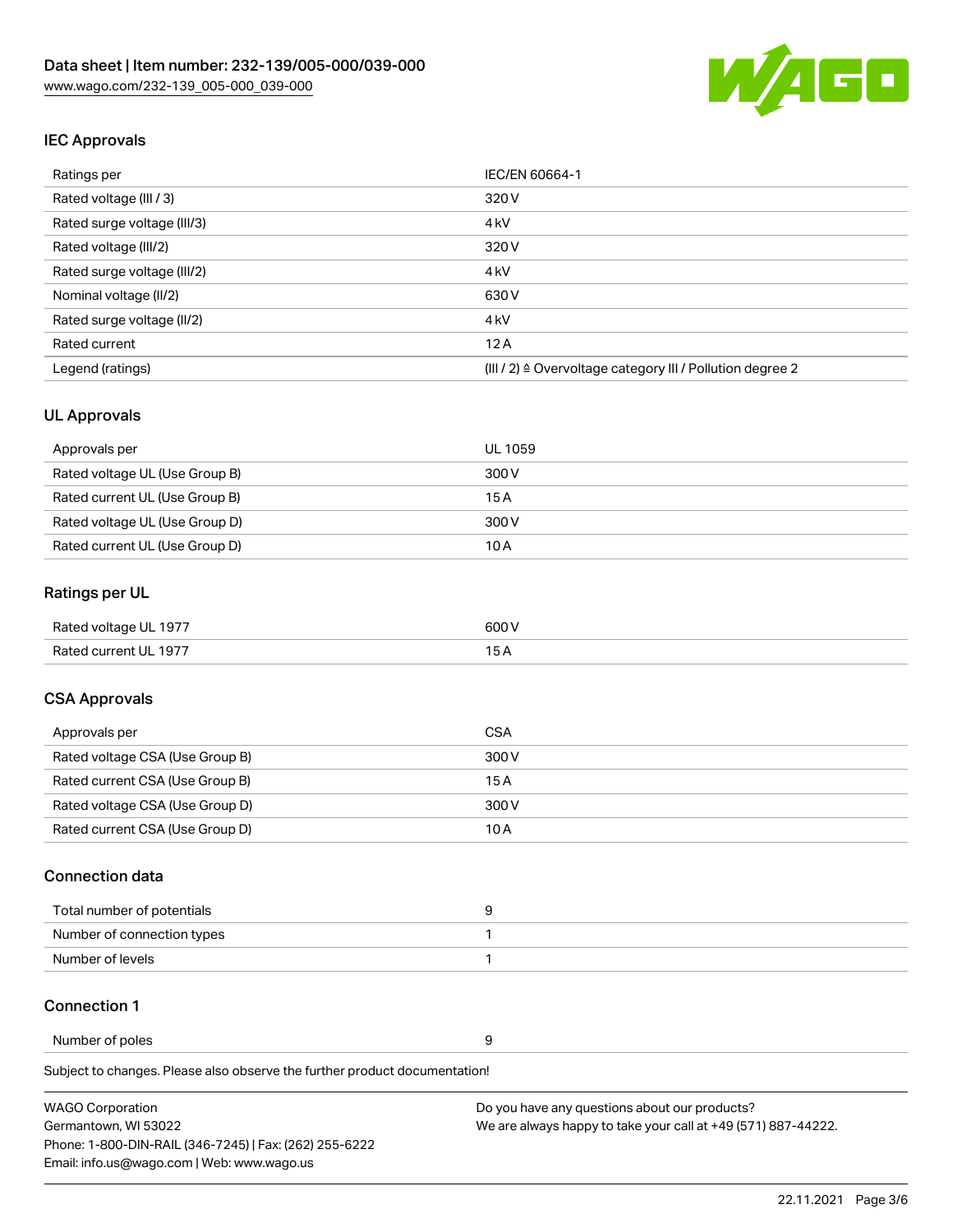

# Physical data

| Pin spacing             | 5 mm / 0.197 inch    |
|-------------------------|----------------------|
| Width                   | 60.8 mm / 2.394 inch |
| Height                  | 36.1 mm / 1.421 inch |
| Height from the surface | 21.6 mm / 0.85 inch  |
| Depth                   | 11.6 mm / 0.457 inch |

## Plug-in connection

| Contact type (pluggable connector)                | Female connector/socket                   |
|---------------------------------------------------|-------------------------------------------|
| Connector (connection type)                       | for front-entry rail-mount terminal block |
| Mismating protection                              | No                                        |
| Locking of plug-in connection                     | locking lever                             |
| Mating direction to the rail-mount terminal block | 90°                                       |

#### Material data

| Color                       | gray             |
|-----------------------------|------------------|
| Material group              |                  |
| Insulation material         | Polyamide (PA66) |
| Flammability class per UL94 | V <sub>0</sub>   |
|                             |                  |
| Contact material            | Copper alloy     |
| Contact plating             | tin-plated       |
| Fire load                   | 0.193 MJ         |

#### Environmental requirements

| Limit temperature range | $-60+85 °C$ |  |
|-------------------------|-------------|--|
|-------------------------|-------------|--|

## Commercial data

| Product Group         | 3 (Multi Conn. System) |
|-----------------------|------------------------|
| PU (SPU)              | 25 Stück               |
| Packaging type        | box                    |
| Country of origin     | DE                     |
| <b>GTIN</b>           | 4044918570923          |
| Customs tariff number | 8536694040             |

Subject to changes. Please also observe the further product documentation!

| <b>WAGO Corporation</b>                                | Do you have any questions about our products?                 |
|--------------------------------------------------------|---------------------------------------------------------------|
| Germantown, WI 53022                                   | We are always happy to take your call at +49 (571) 887-44222. |
| Phone: 1-800-DIN-RAIL (346-7245)   Fax: (262) 255-6222 |                                                               |
| Email: info.us@wago.com   Web: www.wago.us             |                                                               |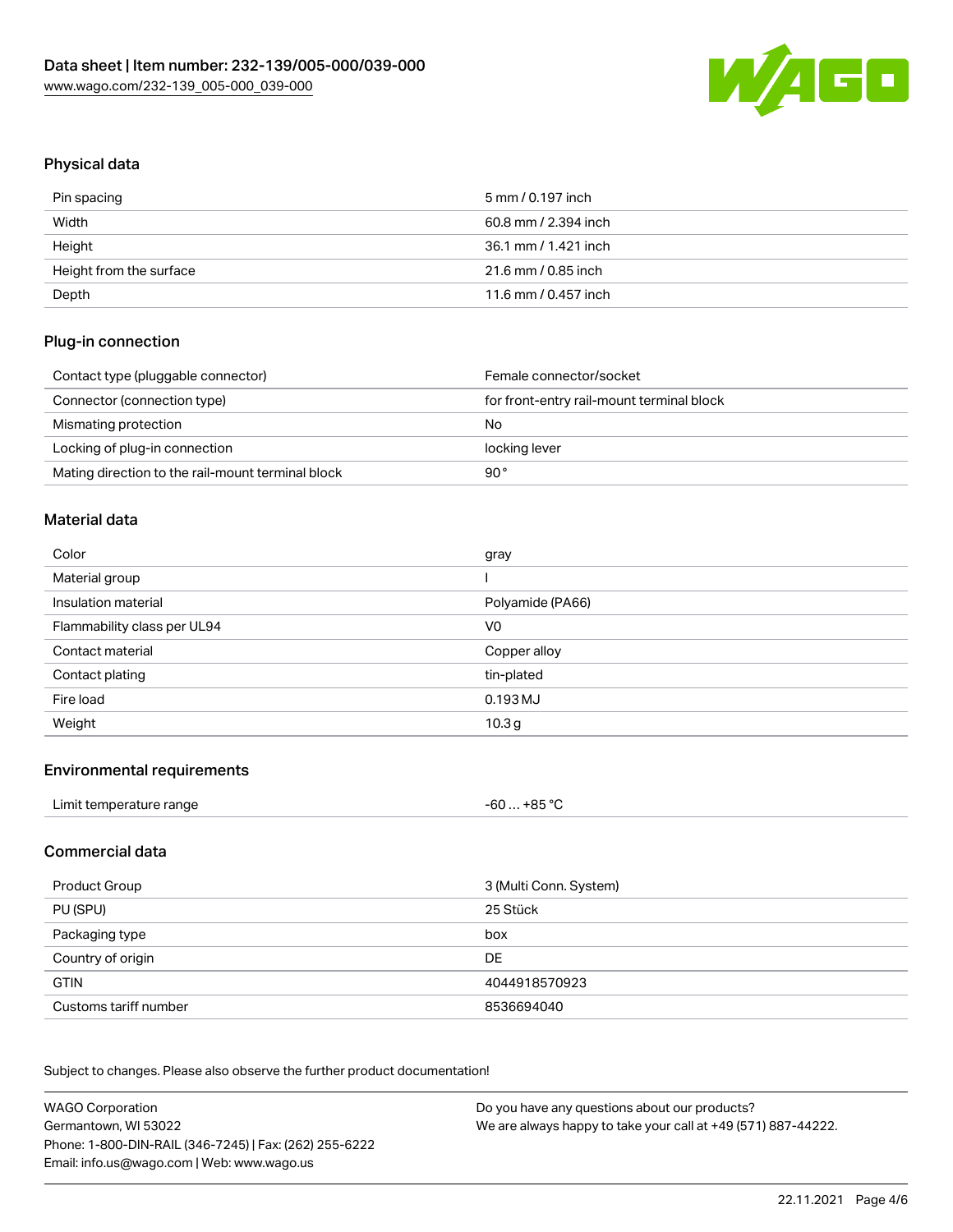

Certificate

# Approvals / Certificates

#### Country specific Approvals

| Logo             | Approval                                      | <b>Additional Approval Text</b> | Certificate<br>name |
|------------------|-----------------------------------------------|---------------------------------|---------------------|
| Æ<br>$\bf\omega$ | <b>CSA</b><br><b>DEKRA Certification B.V.</b> | C <sub>22.2</sub>               | 1466354             |

#### UL-Approvals

| Logo                          | Approval                             | <b>Additional Approval Text</b> | name   |
|-------------------------------|--------------------------------------|---------------------------------|--------|
| J<br>$\overline{\phantom{a}}$ | UL<br>Underwriters Laboratories Inc. | <b>UL 1059</b>                  | E45172 |

## Counterpart

Item no.231-609 nem no.251-609<br>Male connector; 9-pole; Pin spacing 5 mm; gray [www.wago.com/231-609](https://www.wago.com/231-609)

### Optional accessories

| <b>Testing accessories</b> |
|----------------------------|
| Testing accessories        |

|  | $\frac{1}{2}$ , , ,                                                                                   |                      |
|--|-------------------------------------------------------------------------------------------------------|----------------------|
|  | ltem no.: 231-661                                                                                     |                      |
|  | Test plugs for female connectors; for 5 mm and 5.08 mm pin spacing; 2,50 mm <sup>2</sup> ; light gray | www.wago.com/231-661 |

| Downloads     |  |
|---------------|--|
| Documentation |  |

| <b>Additional Information</b> |            |        |          |
|-------------------------------|------------|--------|----------|
| Technical explanations        | 2019 Apr 3 | pdf    | Download |
|                               |            | 2.0 MB |          |

# CAD files

CAE data

EPLAN Data Portal 232-139/005-000/039-000

Subject to changes. Please also observe the further product documentation!

WAGO Corporation Germantown, WI 53022 Phone: 1-800-DIN-RAIL (346-7245) | Fax: (262) 255-6222 Email: info.us@wago.com | Web: www.wago.us

Do you have any questions about our products? We are always happy to take your call at +49 (571) 887-44222.